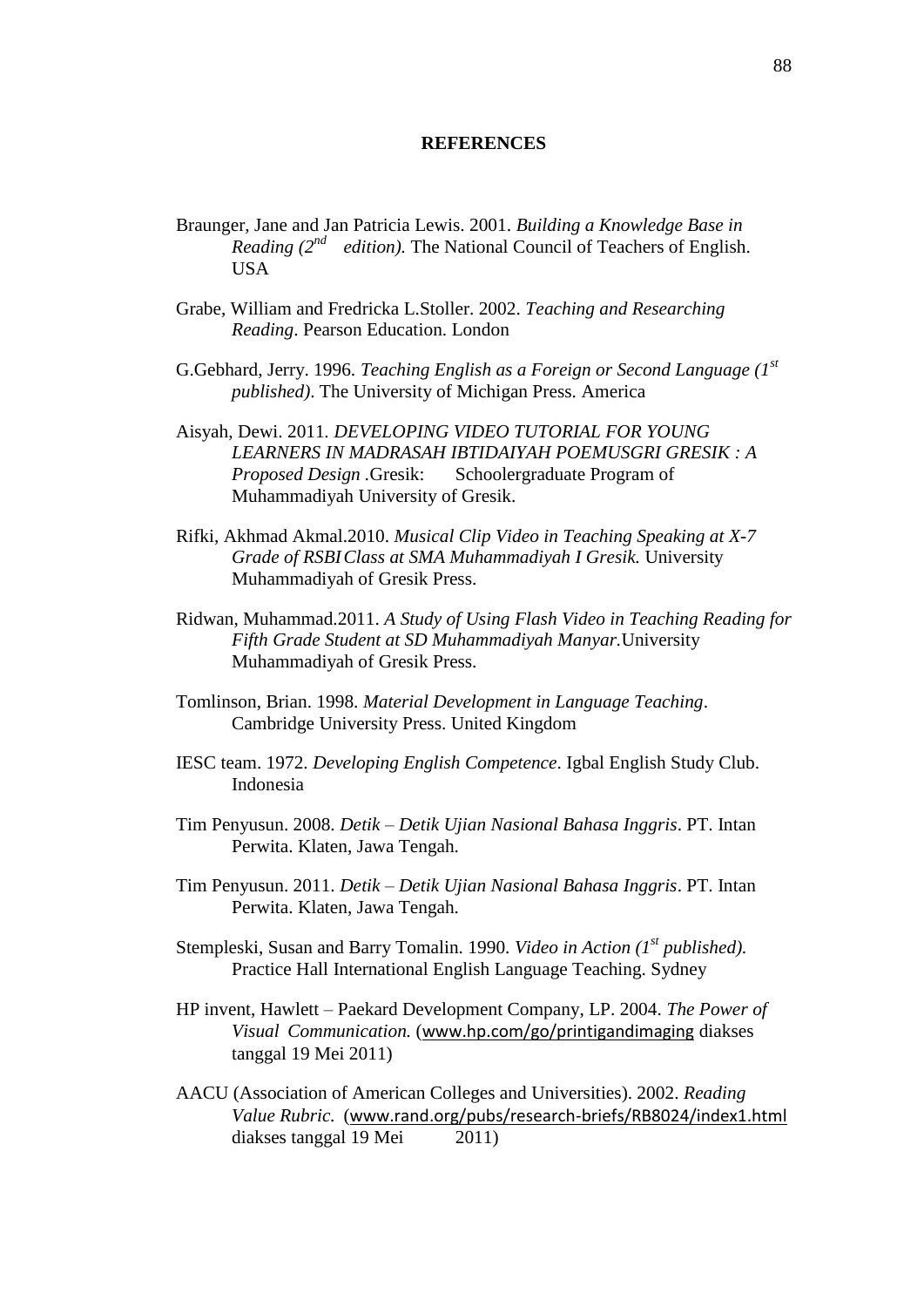- Moorman, Kenneth and Ashwin Ram. 1994. *A Functional Theory of Creative Reading.* GIT - CC – 94/01. Atlanta
- Wilkins, Arnold and Jie Huang. 2004. Journal of Research in Reading, ISSN 0141-0423. *Visual Stress Theory and Its Application to Reading and Reading Test.* Volume 27, issue 2, 2004, pp 152-162. UK
- Freeman, Diane Larsen. 2000. *Teaching and Principle in Language Teaching (2nd Ed).* Oxford University Press
- Ajideh, Parviz. 2003. The Reading Matrix. *Schema Theory – Based Pre Teaching Task: A Neglected Essential in the ESL Reading Class.* Volume 3 No.1 April 2003
- Cruse, Emily. . *Using Educational Video in the Classroom: Theory, Research and Practice.* M.Ed, Curriculum Director, Library Video Company
- Teaching English British Council BBC. 2006. *Theories of Reading.* (<http://www.teachingenglish.org.uk/> diakses tanggal 26 April 2011)

. 1998. *English K – 6 Modules*. Board of Studies NSW 1998. Australia

- Kaufman, Dorit. 2006. *Developing Reading and Writing Skills*. Summer Institute for Mathematics and Science Teachers Cyprus, June 2006
- Mursyid, Muhammad. . *English Learning Handout for Grade VIII: Learning Descriptive Text*. .
- Richards, Jack C. 2005. *Material Development and Research – Making the Connection*.
- Team. 2001. *Rubric Examples*. Johnson Community College, downloaded 12/22/04 from <http://www.jccc.net/home/depts/6111/site/assmnt/cogout/comwrite>

. 2005. *Supporting English Language Learning in Primary Schools*. Ministry of Education

Busch. 2005. *Textual Features: Language Features*

- Duke, Nell. K. 2010. *Teaching Reading and Writing of Procedural or How – to Text*. US Department of Education Reading Institute, July 19 – 21, 2010. Anaheim, California
- Pearson, P. David and Gina Carvetti. 2008. *Teaching Text Structure*. Delta Education. California